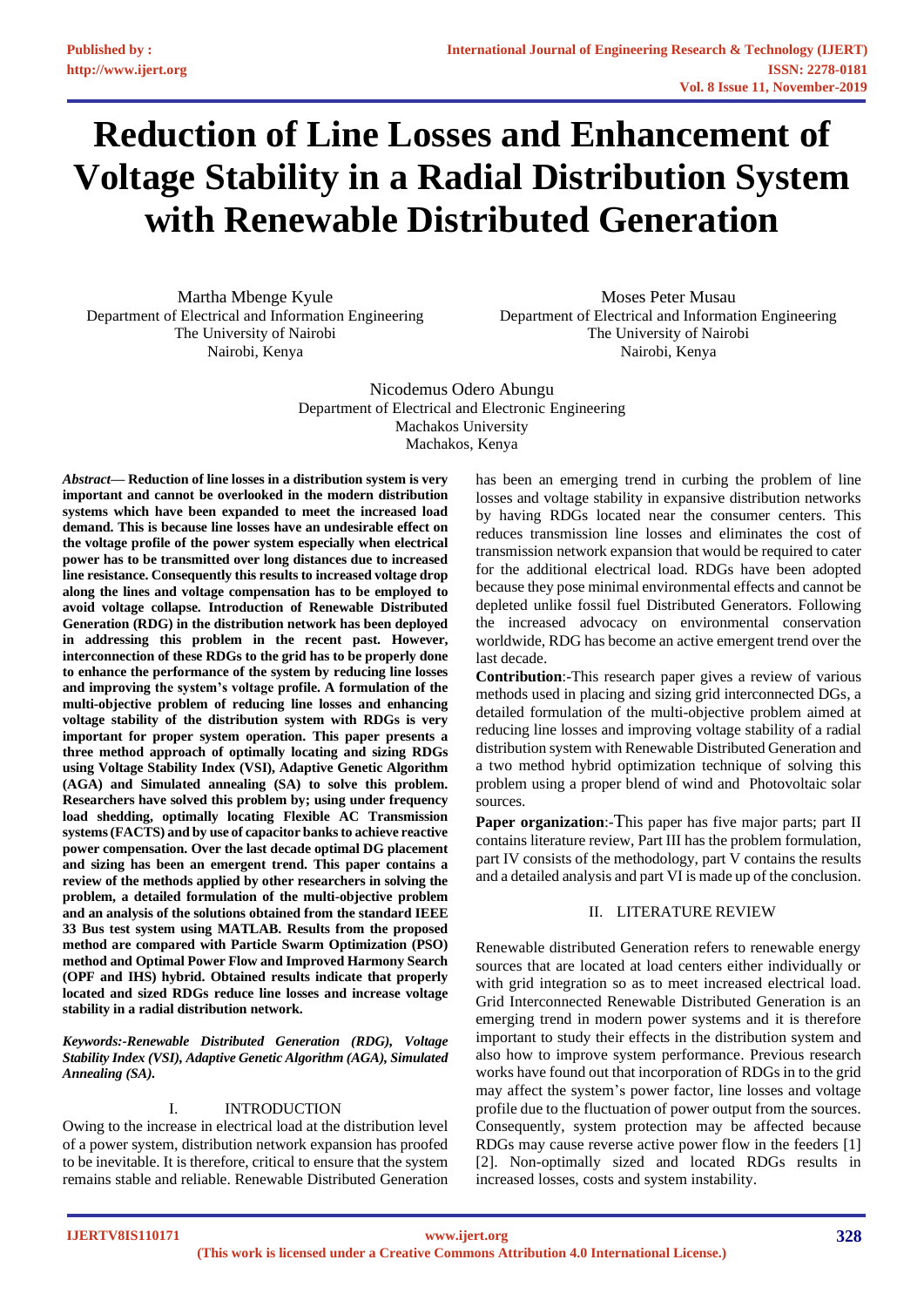Researchers have used bus stability indices to determine the lines that are susceptible to voltage instability. These include Voltage Stability Index (VSI) [3] [4]. This paper contains a three method approach of solving the multi-objective problem of reducing line losses and total voltage deviation of a radial distribution system on the IEEE 33 Bus system.

## III. PROBLEM FORMULATION

The following single objectives were formulated and later combined into the multi-objective function.

# **A.** Total line losses,  $J_{TLL}$ .

Equation 1 is used to calculate the base values without any RDG penetration into the grid.

$$
J_{\text{TLL}} = \sum_{i=1}^{N} (R_k) \frac{(P_k)^2 + (Q_k)^2}{|V_k|^2}
$$
 (1)

Where i=1, 2, 3,….,N buses,  $R_k$  and  $X_k$  are resistance and reactance of the kth branch respectively,  $P_k$  and  $Q_k$  are the real and reactive power at the sending end of the kth branch,  $P_{kDG}$ and  $Q_{kDG}$  are the real and reactive powers of the RDGs connected to the sending end of the kth branch and  $|V_k|$  is the magnitude of the voltage at the sending end of the kth branch.

B. Total voltage deviation, 
$$
J_{TVD}
$$
.  
\n
$$
J_{TVD} = \sum_{i=1}^{N} |1 - V_i|
$$
\n(2)

Where  $i=1, 2, 3, \ldots, N$  buses and  $V_i$  is per unit voltage at each bus.

C. Multi-objective function, *MOF*.  
\n
$$
MOF = W1_{\text{TLL}} + W2_{\text{JVD}}
$$
\nD. Constraints. (3)

(i) Bus voltage limits should be maintained within the acceptable levels

0.95 p. u  $\leq V_i \leq 1.05$  p. u (4)

(ii) RDG capacity constraints  $P_{DG \min} \leq P_{DG} \leq P_{DG \max}$  (5)

 $Q_{\text{DG min}} \leq Q_{\text{DG}} \leq Q_{\text{DG max}}$  (6)

Where  $P_{DG \text{min}}$  and  $P_{DG \text{max}}$  are the minimum and maximum active power limits and  $Q_{DG \min}$ and  $Q_{DG\ max}$  are the minimum and maximum reactive power limits respectively.

- (iii) Power flow constraints
	- $P_{Gi} P_{Di} = \sum_{k=1}^{N} V_i V_k (G_{ik} \cos(\delta_i \delta_k) +$  $B_{ik} \sin(\delta_i - \delta_k)$ } (7)

$$
Q_{Gi} - Q_{Di} = \sum_{k=1}^{N} V_i V_k \{ G_{ik} \sin(\delta_i - \delta_k) - B_{ik} \cos(\delta_i - \delta_k) \}
$$
\n(8)

Where  $P_{Gi} - P_{Di}$  gives the real power injected and  $Q_{Gi} - Q_{Di}$  is the reactive power injected at a bus,  $G_{ik}$ and  $B_{ik}$  are the conductance and susceptance of the line between buses i and k.

E. Voltage Stability Index formulation [5].  
\n
$$
VSI(j) = V_t^4 - 4V_t^2 (P_{Lj}R_{ij} + Q_{Lj}X_{ij}) - 4 (P_{Lj}X_{ij} - Q_{Lj}R_{ij})^2
$$
\n(9)

Where  $VSI(j)$ , is the voltage stability index of the receiving end bus,  $V_i$  is the magnitude of the sending-end voltage,  $R_{ij}$ and  $X_{ij}$  represent the line resistance and line reactance respectively.  $P_{ij}$  and  $Q_{ij}$  are the real and reactive power loads connected to the jth bus.

The voltage of all buses and currents at all the branches can be determined from load flow studies. Consequently,  $P_{ij}$  and  $PQ_{ij}$ at the receiving end of each line can be calculated. Thus bus with the minimum VSI is more proximate to voltage collapse [6] [5].

## IV. METHODOLOGY

The following is the process undertaken during the three method optimization technique.

Step 1: The IEEE 33 Bus system data was obtained.

Step 2: Candidate buses were determined using the VSI.

Step 3: The buses with the least VSI were taken as the candidate buses for RDG placement. RDG sizes were determined using Adaptive Genetic Algorithm ad Simulated Annealing (AGA-SA). The candidate bus with the results that greatly enhance system performance is selected as the first RDG location and size.

Step 4: Determine the second RDG size for the remaining candidate buses with the bus data updated with the first RDG size using Adaptive Genetic Algorithm and Simulated Annealing.

Step 5: Determine the third RDG size for the remaining candidate buses with bus data updated with the first and second RDG sizes using Adaptive Genetic Algorithm and Simulated Annealing.

Step 6: Steps 3, 4 and 5 were carried out for Photo voltaic Solar generators (generates real power only) and wind generators (generates both real and reactive power) separately.

Step 6: Results were tabulated and analyzed. They were compared with other research works.

Tables 1 and 2 show the mapping of the Adaptive Genetic Algorithm and Simulated Annealing parameters used in the optimization.

| Table 1. Parameter mapping in Adaptive Genetic |
|------------------------------------------------|
| <b>Algorithm</b>                               |

| Parameter                    | Value                                                                                                |
|------------------------------|------------------------------------------------------------------------------------------------------|
| Initial population           | 100                                                                                                  |
| Mutation probability<br>(M)  | Was adapted to vary as shown;<br>$M_0 = 0.01$<br>$M = M_0 + \left(\frac{k}{Iter_{max}}\right) * M_0$ |
| Cross-over probability<br>C) | 0.85                                                                                                 |
| <b>Maximum</b> iterations    | $(Itermax) = 10$                                                                                     |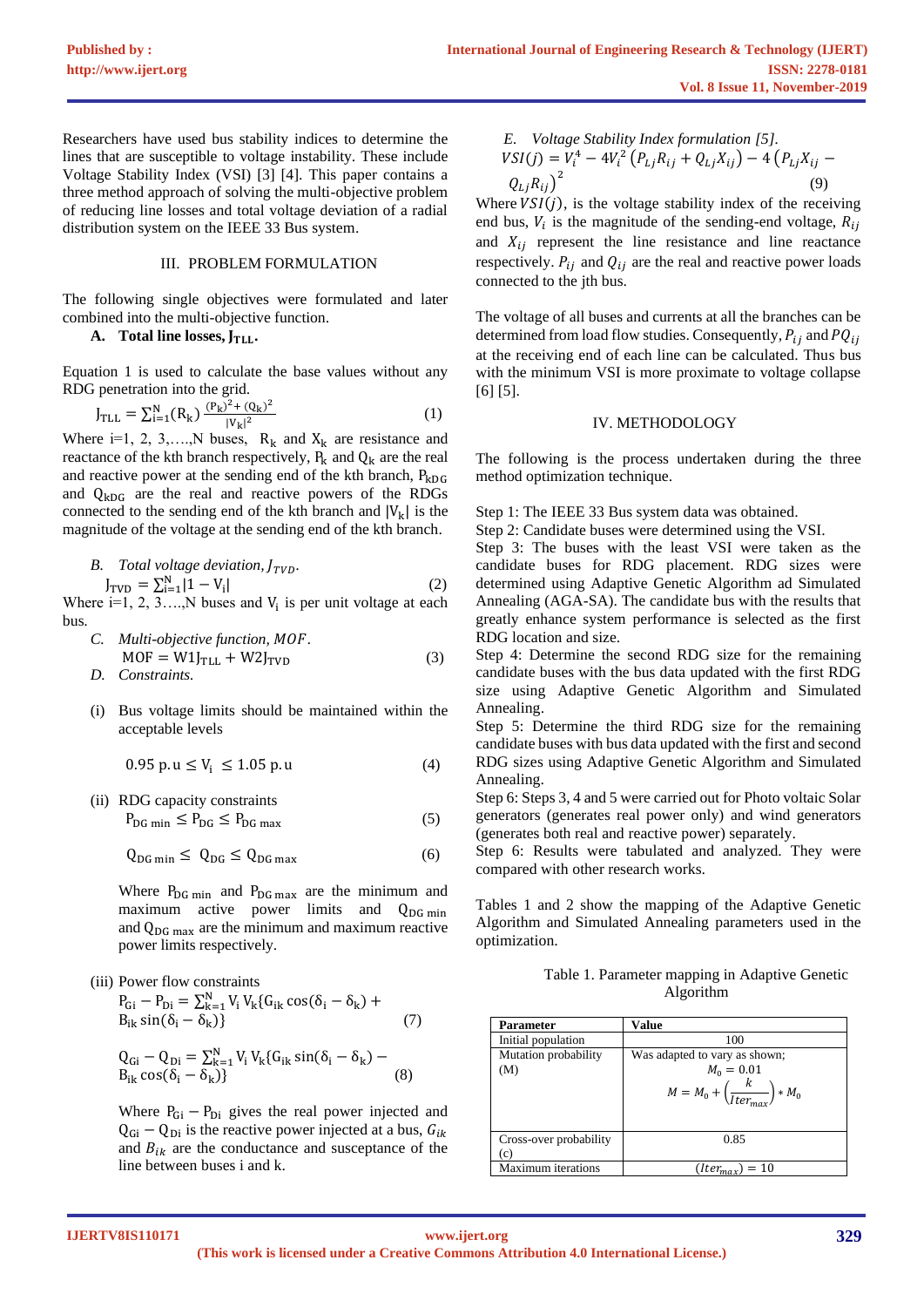Table 2. Parameter mapping in Simulated Annealing Algorithm

| <b>Parameter</b>               | <b>Meaning</b>                 | <b>Value</b> |
|--------------------------------|--------------------------------|--------------|
| Initial population             | Initial particle size after 10 |              |
|                                | iterations                     |              |
| Particle                       | Possible solution              |              |
| Initial temperature            | Initial DG size obtained from  | 0.95         |
|                                | AGA                            |              |
| Cooling coefficient $(\alpha)$ | $0 < \alpha < 1$               | 0.95         |
| <b>Maximum</b> iterations      | <b>Maximum</b> iterations      | 50           |
| $(lter_{max})$                 |                                |              |
| Final temperature              | Optimal DG size                |              |

#### V. RESULTS AND ANALYSIS

The Proposed method was tested on IEEE 33 bus system with base active power load of 3.72MW and base reactive power load of 2.3 MVAR. W1 was set to be equal to W2 of the multiobjective function to ensure that the solution met both objectives simultaneously. The P.F was set at 0.83 based on the setting of the work to be compared with by K. Varesi [2]

Table 3 shows the base values of JTLL and JTVD before RDG integration into the system.

Table 3. Base JTLL and JTVD

| <b>System</b> | <b>Real JTLL</b><br>(KW) | <b>Reactive JTLL</b><br>(KVAR) | <b>JTVD</b> |
|---------------|--------------------------|--------------------------------|-------------|
| IEEE 33       | 219.2                    | 148.6                          | 0.1593      |
| bus system    |                          |                                |             |

Figure 1 shows Voltage stability indices for each bus based on equation 9 using Newton Raphson method.



Figure 1. Voltage stability index for IEEE 33 Bus system

The weakest buses with VSI of less than or equal to 0.7 were identified as buses 18, 17, 16, 32 and 33 with voltage stability indices of 0.6864, 0.6905, 0.6958, 0.6986 and 0.6971 respectively.

Table 4 shows the optimal RDG size, the total line losses and total voltage deviation after incorporating one real power generating RDG.

| <b>Method</b>   | <b>Bus</b><br>No. | <b>RDG</b><br><b>SIZE</b><br>P<br>(MW) | <b>JTLL</b><br><b>JTVD</b><br>(KW) |            | $\frac{0}{0}$<br>$\triangle$ JTLL | $\frac{0}{0}$<br>$\Delta$ JTV<br>D |
|-----------------|-------------------|----------------------------------------|------------------------------------|------------|-----------------------------------|------------------------------------|
| <b>PSO</b> [2]  |                   |                                        |                                    | Not        |                                   |                                    |
|                 | 6                 | 2.59                                   | 112                                | considered | 47%                               |                                    |
| OPF and         |                   |                                        |                                    | Not        |                                   |                                    |
| <b>IHS</b> [12] | 6                 | 2.59                                   | 111.1                              | considered | 47%                               |                                    |
| VSI.            |                   |                                        |                                    |            |                                   |                                    |
| AGA             |                   | 3.563                                  |                                    |            |                                   |                                    |
| and SA          | 33                | 5                                      | 82.4                               | 0.0608     | 62.4%                             | 61.8%                              |

Table 4: Results with placement of one RDG generating

The proposed method gives a 62.4% reduction on the total line losses which is greater compared to the losses from the other comparative works. It also gives a 61.8% reduction in the total voltage deviation and the system performance is therefore, enhanced by having a 3.56 MW Photovoltaic Solar generator placed at bus 33.

Table 5 shows the optimal RDG sizes, the total line losses and total voltage deviation after incorporating two real power generating RDGs.

| Table 5: Results with placement of two RDGs generating |  |
|--------------------------------------------------------|--|
| real nower only                                        |  |

| $\sim$<br>PQ N Q L Q L I |            |                           |             |                              |                  |                  |
|--------------------------|------------|---------------------------|-------------|------------------------------|------------------|------------------|
| <b>Method</b>            | <b>Bus</b> | <b>RDG</b><br><b>SIZE</b> | <b>JTLL</b> | $\frac{0}{0}$<br><b>JTVD</b> | $\frac{0}{0}$    |                  |
|                          | No.        | P<br>(MW)                 | (KW)        |                              | $\triangle$ JTLL | $\triangle$ JTVD |
|                          | 6          | 2.59                      | 96.1        | Not                          | 54%              |                  |
| PSO [2]                  | 15         | 0.473                     |             | considered                   |                  |                  |
| OPF and                  | 13         | 0.85                      | 87.16       | Not                          |                  |                  |
| IHS [12]                 | 30         | 1.15                      |             | considered                   | 59%              |                  |
| VSI.<br>AGA              | 33         | 3.5635                    | 82.9        | 0.0427                       | 62.1%            | 73.2%            |
| and SA                   | 18         | 0.5434                    |             |                              |                  |                  |

The proposed method gives a 62.1% reduction in total line losses with incorporation of two real power generating RDGs at buses 33 and 18. There was 73.2% improvement in the total voltage deviation from the base value with two real power generating RDGs incorporated as compared to the 61.8% improvement with only one real power generating RDG.

Table 6 shows the optimal RDG sizes, the total line losses and total voltage deviation after incorporating three real power generating RDGs.

| Table 6: Results with placement of three RDGs generating real |
|---------------------------------------------------------------|
| power only                                                    |

| <b>Method</b>  | <b>Bus</b><br>No. | <b>RDG</b><br><b>SIZE</b><br>P<br>(MW) | <b>JTLL</b><br>(KW) | <b>JTVD</b>              | $\frac{6}{9}$<br>$\Delta$ JTL<br>L | $\frac{0}{0}$<br>$\Delta$ JTVD |
|----------------|-------------------|----------------------------------------|---------------------|--------------------------|------------------------------------|--------------------------------|
|                | 6                 | 2.59                                   |                     |                          |                                    |                                |
| <b>PSO</b> [2] | 15                | 0.473                                  | 88.6                | <b>Not</b><br>considered | 58%                                |                                |
|                | 25                | 0.637                                  |                     |                          |                                    |                                |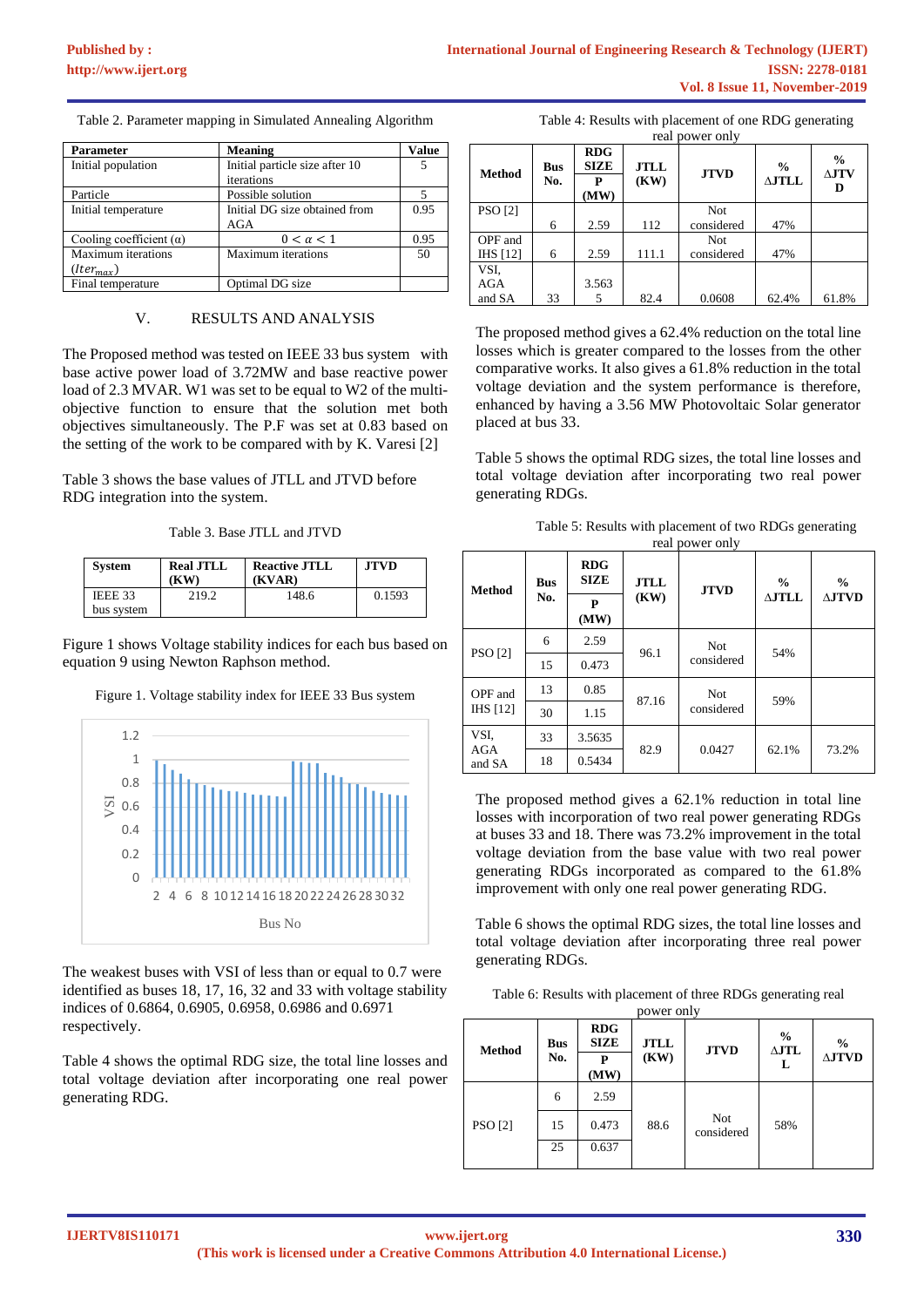| OPF and<br><b>IHS</b> [12] | 13<br>24<br>30 | 0.8<br>1.09<br>1.05 | 72.8 | <b>Not</b><br>considered | 66%   |       |
|----------------------------|----------------|---------------------|------|--------------------------|-------|-------|
|                            | 33             | 3.5635              |      |                          |       |       |
| VSI, AGA<br>and SA         | 18             | 0.5434              | 82.9 | 0.0427                   | 62.1% | 73.2% |
|                            | 16             | 0.0012              |      |                          |       |       |

The proposed method gave a higher total line loss reduction as compared to PSO method only. However, it gave a lower reduction in total line losses as compared to OPF and IHS. There were no changes in the total line losses and the total

voltage deviation when three real power generating RDGs were incorporated compared to when two real power generating RDGs were incorporated. Therefore only two properly sized RDGs can be incorporated to achieve better system performance that would be achieved with three RDGs sized using PSO only or using OPF and IHS. This would save on the cost of setting up the third RDG.

Table 7 shows the optimal RDG sizes, the total line losses and total voltage deviation after incorporating one real and reactive power generating RDG.

| Table 7: Results with placement of one RDG generating both real and reactive power |  |  |  |
|------------------------------------------------------------------------------------|--|--|--|
|                                                                                    |  |  |  |

|                     | <b>Bus</b> | <b>RDG SIZE</b> |        | <b>JTLL</b> |                          | $\frac{0}{0}$    | $\frac{6}{9}$ |
|---------------------|------------|-----------------|--------|-------------|--------------------------|------------------|---------------|
| <b>Method</b>       | No.        | P<br>(MW)       | (MVAR) | (KW)        | <b>JTVD</b>              | $\Delta$ J $TLL$ | $\Delta$ JTVD |
| <b>PSO</b> [2]      | 6          | 2.551           | 1.755  | 68          | <b>Not</b><br>considered | 68%              |               |
| OPF and IHS<br>[12] | 6          | 2.554           | 1.761  | 67.854      | Not<br>considered        | 68%              |               |
| VSI, AGA<br>and SA  | 33         | 2.4515          | 1.7568 | 62.2        | 0.0652                   | 71.6%            | 59.1%         |

The proposed method gave a 71.6% reduction in JTLL in comparison with PSO only and a hybrid of OPF and IHS algorithms which had a 68% reduction in total line losses. The total voltage deviation was reduced by 59.1%. The proposed method gave smaller RDG sizes compared to PSO and OPF and IHS methods.

Table 8 shows the optimal RDG sizes, the total line losses and total voltage deviation after incorporating two real and reactive power generating RDGs.

|                            | <b>Bus</b><br>No. | <b>DG SIZE</b> |        | <b>JTLL</b> | -- o---<br>-- 0          | $\% \triangle$ JTLL | $\% \triangle$ JTVD |
|----------------------------|-------------------|----------------|--------|-------------|--------------------------|---------------------|---------------------|
| <b>Method</b>              |                   |                |        |             |                          |                     |                     |
|                            |                   | P<br>(MW)      | (MVAR) | (KW)        | <b>JTVD</b>              |                     |                     |
| <b>PSO</b> [2]             | 6                 | 2.551          | 1.755  | 52          | <b>Not</b><br>considered | 75%                 |                     |
|                            | 15                | 0.463          | 0.272  |             |                          |                     |                     |
| OPF and<br><b>IHS</b> [12] | 12                | 0.91           | 0.49   | 29.48       | <b>Not</b><br>considered | 86%                 |                     |
|                            | 30                | 1.2            | 0.9    |             |                          |                     |                     |
| VSI.<br>AGA and<br>SA      | 33                | 2.4515         | 1.7568 | 53.1        | 0.0477                   | 75.7%               | 70.1%               |
|                            | 18                | 0.3912         | 0.2347 |             |                          |                     |                     |

Table 8: Results with placement of two RDGs generating both real and reactive power

Incorporation of two RDGs generating both real and reactive power using the proposed method gives a 75.7% reduction in total line losses compared to incorporation of only one RDG which reduced the total line losses by 71.6%. It also gives a better voltage profile by reducing the total voltage deviation by 70.1% as compared to incorporation of one RDG which reduces the total voltage deviation by 59.1%.

Table 9 shows the optimal RDG sizes, the total line losses and total voltage deviation after incorporating three real and reactive power generating RDGs.